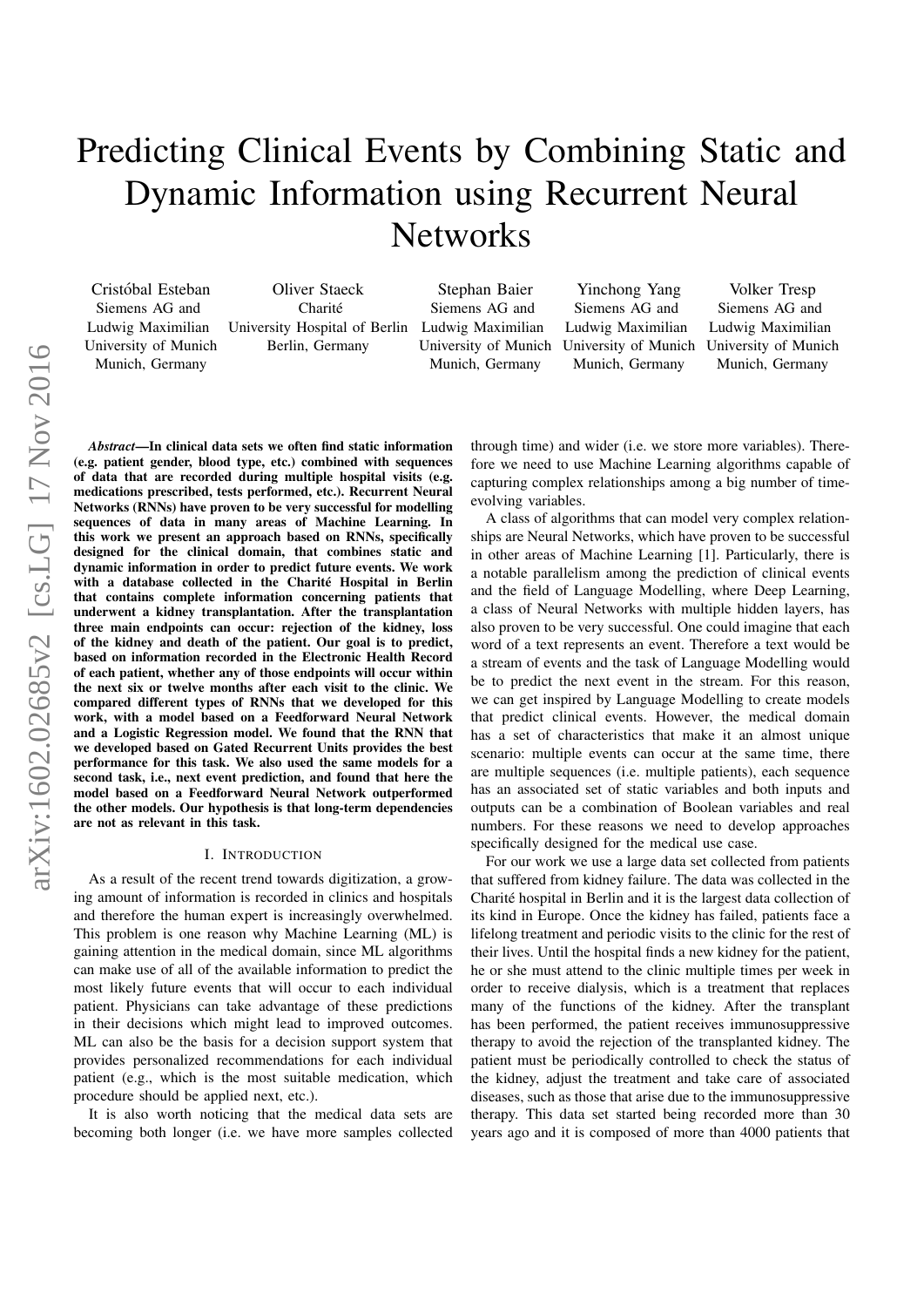underwent a renal transplantation or are waiting for one. The database has been the basis for many studies in the past [2], [3], [4], [5].

There are a set of endpoints that can occur after a transplantation and it would be very valuable for the physicians to be able to know beforehand when one of these is going to happen. Specifically we will predict whether the patient will die, the transplant will be rejected, or the transplant will be lost. For each visit that a patient makes to the clinic, we will anticipate which of those three events (if any) will occur both within 6 months and 12 months after the visit.

In order to accomplish the prediction of these endpoints, we developed a new model based on Recurrent Neural Networks (RNNs). The main advantage of our model is its ability to combine static and dynamic information from patients. This capability is very important for medical applications, since most of the clinical data sets present some background information about the patients (e.g. gender, blood type, main disease, etc.) combined with dynamic information that is recorded during the multiple visits to the clinic (e.g. results of the laboratory tests, prescribed medications, etc.).

The paper is organized as follows. In the next section we discuss alternative approaches for endpoint predictions. One example is a Feedforward Neural Network that is also able to deal with dynamic and static information. This model will be used as our main benchmark. In Section III we describe details of the nephrology use case and explain why anticipating these endpoints could be of great value for physicians. Section IV introduces the proposed models for this work, starting with a brief overview on RNNs followed by the specific details of our work. In Section V we explain the experimental set ups and present our results. Section VI contains our conclusions and an outlook.

## II. RELATED WORK

Regarding the task of predicting clinical events, Esteban et al. [6] introduced the Temporal Latent Embeddings model which is based on a Feedforward Neural Network. This model outperforms its baselines for the task of predicting which events will be observed next given the previous events recorded (i.e. the goal was to predict which laboratory analyses and medication prescriptions will be observed in the next visit for each patient).

The architecture of this model can be seen in Figure 1. It takes two types of inputs. On the bottom left corner of the picture we can find the input vector that contains the static information of the patients and an aggregation of their medical histories. Therefore, this vector contains the background information of the patient. The rest of the input vectors that we can see in Figure 1 form a set of *n* vectors that contain the events that occurred in the *n* steps previous to the one we want to predict.

Each of the input vectors is fed into a representation layer. The representation layer compresses the input vectors into their latent representations, which are vectors composed of real numbers. Then, the  $n+1$  latent representations are stacked together horizontally and the resulting vector is used as the input of a Feedforward Neural Network.

Overall, the Temporal Latent Embeddings resembles an *n*th order Markov model, and due to its architecture, it requires to explicitly define the number of time steps in the past that we want to consider in order to predict the next step. In some scenarios, this constraint can actually be an advantage since many recent papers have shown how attention mechanisms do actually improve the performance of the Neural Networks [8] [9]. The Temporal Latent Embeddings model puts all its attention on the last *n* samples and therefore it provides an advantage over RNNs for data sets where the events that we want to predict are dependent just on the *n* previous events. However, in order to capture long term dependencies on the data with this model, we have to aggregate the whole history of each patient in one vector (e.g. computing the mean values of each laboratory measurement), and therefore many longterm dependencies can be lost in this aggregation step (e.g. a very high value in one measurement followed by a very low value).

In recent work, Choi et al. [10] used an RNN with Gated Recurrent Units (GRUs) combined with skip-gram vectors [11] in order to predict diagnosis, medication prescription and procedures. However in this work they follow a standard RNN architecture that takes sequential information as input, whereas the static information of the patients was not integrated into the Neural Network. However, due to its nature, medical data will always contain both static and dynamic features, and therefore it is fundamental to develop algorithms that can combine and exploit both types of data.

Outside of the medical domain, there are multiple examples where RNNs have been successfully applied to sequential data sets in order to predict future events. For example, in Natural Language Processing RNNs are commonly used to predict the next word in a text or even full sentences [12] [13]. However to the best of our knowledge none of them includes both sequential and static information, which is the typical setting in sequences of clinical data.

#### III. KIDNEY TRANSPLANTATION ENDPOINTS

Chronic kidney disease is a worldwide health burden with increasing prevalence and incidence. It affects multiple organ systems and may result in end-stage renal disease. The growing number of patients with end-stage renal disease requiring dialysis or transplantation is a major challenge for healthcare systems around the world [14]. For most patients, kidney transplantation is the treatment of choice offering lowest morbidity, significant survival benefit, lowest costs and highest quality of life. The main goals after transplantation are the reduction of complications and the increase of long-term graft and patient survival. However, kidney transplant recipients are at high risk of severe complications like rejections, infections, drug toxicity, malignancies and cardiovascular diseases. The majority of patients have to take 5-10 different medications every day during their entire life. Due to complexities of posttransplant management, kidney transplant recipients should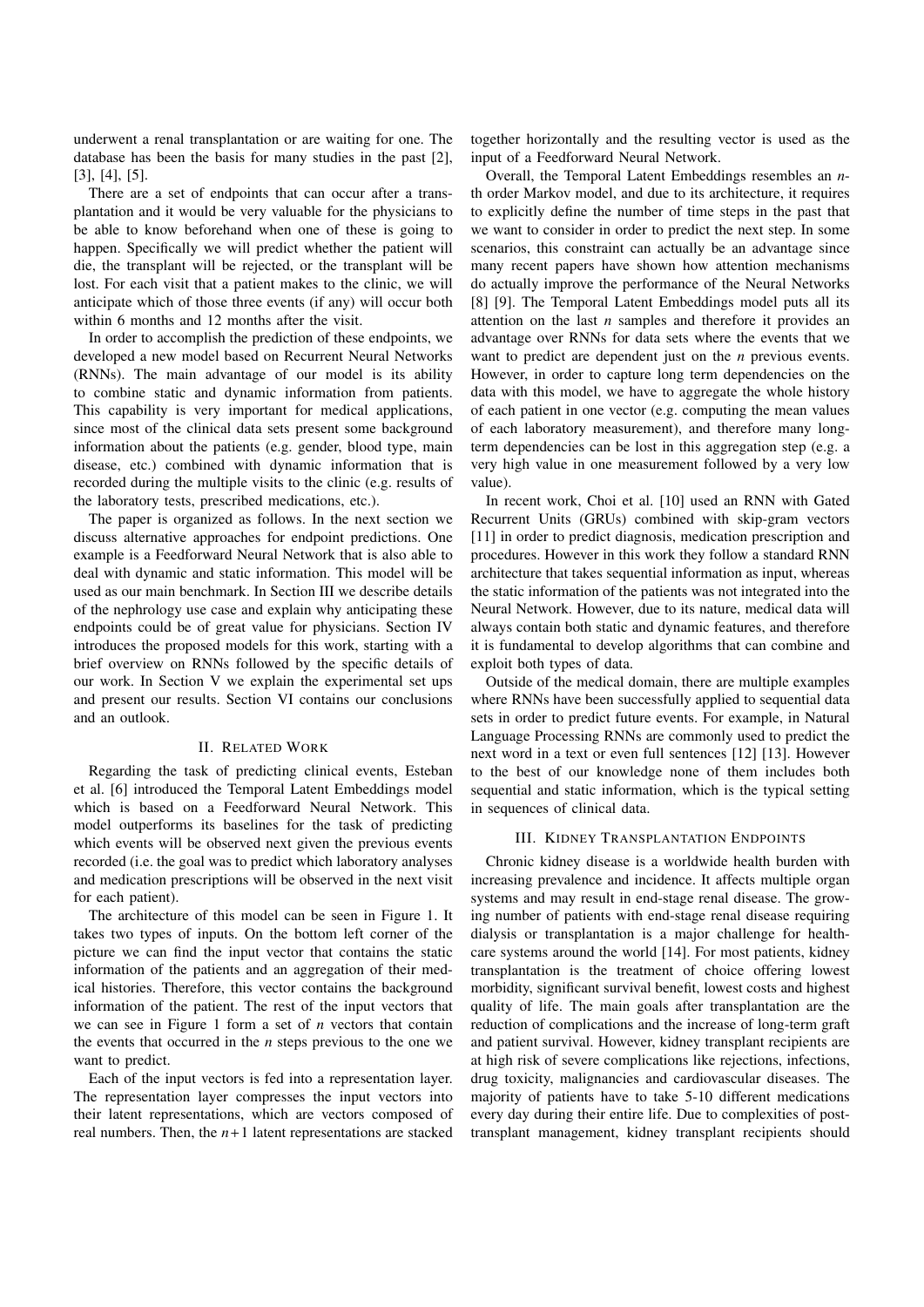

Fig. 1. Temporal Latent Embeddings Model.

remain in life-long specialized care. The medical records of kidney transplant recipients mostly cover a very long history of disease (years to decades) and include a vast number of diagnoses, symptoms, results, medications and laboratory values.

Due to this complexity of medical data, decision making is complex and difficult in the clinical practice of kidney transplantation. Considering the load of treating 20-40 patients per day, it is generally not possible for the medical practitioner to review all available medical information during every bed side visit or outpatient consultation. Early prediction of clinical events on the base of current data, as proposed in our proposed solution, can lead to informed decision making on how to best choose future therapy and identify current problems. Thus our proposed solution can help to avoid complications and improve survival of the patient and graft, reduce morbidity and improve health related quality of life.

Assessing the risk of graft failure or death in renal transplant recipients can be crucial for the individual patient management by detecting patients that need intensified medical care. Integrating a computerized tool to predict relevant end points (deteriorating of the graft function, infections, rejections, graft loss, death) on the base of all available medical data may be of great benefit in the clinical routine and provide medical professionals with significant decision support.

Detecting a higher risk of graft failure or death 6-12 months in advance may timely allow identifying toxicities, side effects, interactions of medications, infections, relevant comorbidities and other complications. Early detection permits timely intervention with a chance of improved outcome. Furthermore, predicting future rejections during consultations enables the

medical practitioner to change immunosuppressive medications and thus prevent deterioration of the graft function. In summary, computerized prediction of relevant events has the potential to significantly change daily medical practice in patient care.

There are three major endpoints that can happen after a kidney transplantation: rejection of the kidney, graft loss and death of the patient. A rejection means that the body is rejecting the kidney. In such situation, physicians try to fight the rejection with medications and if they are not able to stop the rejection, the kidney will eventually stop working.

Our goal with this work is to predict which of these endpoints (if any) will occur to each patient 6 months and 12 months after each visit to the clinic, given the medical history of the patient. Our predictions are based on information from the patient's medical history, the sequence of medications prescribed for the patient, the sequence of laboratory tests performed together with their results, and static information, as for example age, gender, blood type, weight, primary disease, etc. Therefore each patient is represented as a sequence of events (medications prescribed and laboratory tests performed) combined with static data. We will use both static and dynamic data to predict the explained endpoints.

# IV. RECURRENT NEURAL NETWORKS FOR CLINICAL EVENT PREDICTION

RNNs are a type of Neural Network where the hidden state of one time step is computed by combining the current input with the hidden state of the previous time step. In this way, RNNs can learn to remember events from the past that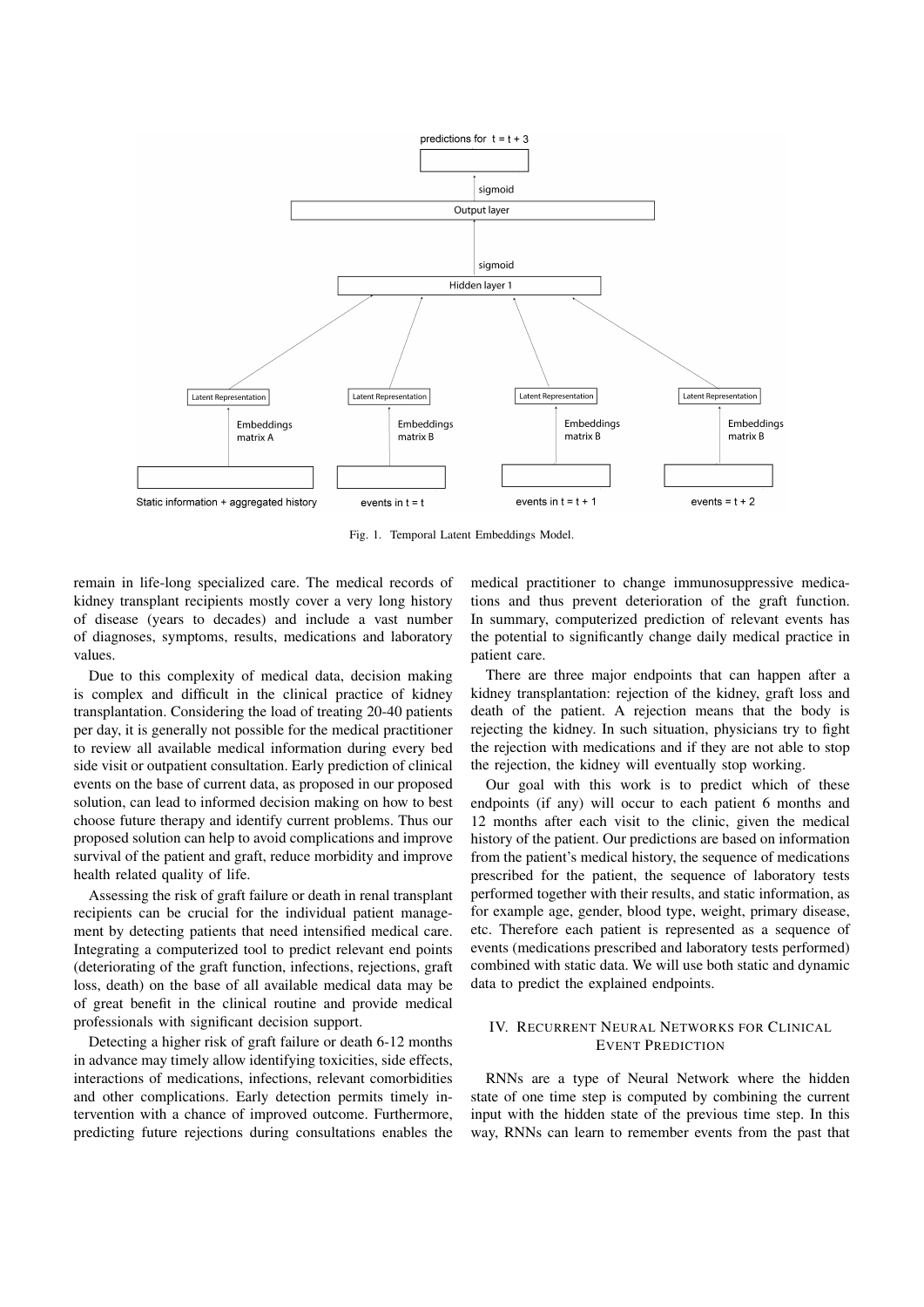are relevant to predict future outcomes. Figure 2 shows the architecture of an RNN.

An advantage of RNNs is that the memory is essentially unlimited, whereas for Feedforward Neural Networks the time window relevant for prediction needs to be specified: RNNs can in principle learn to remember any event (or combination of events) that occur in the life of the patient that is useful to predict future events. This feature can be very valuable when our clinical data set presents such kind of long term dependencies.

Another advantage of using RNNs for learning with sequences is that, given a new patient, we can start predicting future events for such patient right after his or her first visit to the clinic. On the other hand, if we model our data with a Feedforward Neural Network and we have decided to use the *n* previous visits to predict future events, we will have to wait until we have accumulated at least *n* visits for a patient to start predicting his or her future events. In some scenarios, this ability of making predictions using a variable amount of previous time steps can be a very useful feature.

More formally, the output of an RNN is computed as:

$$
\hat{y}_t = \sigma(W_0 h_t) \tag{1}
$$

where  $W<sub>o</sub>$  is a matrix containing the parameters of the model,  $h_t$  is a vector containing the hidden state of the Neural Network,  $\sigma$  is some differentiable function that is applied element-wise (usually the logistic sigmoid function or the hyperbolic tangent) and  $\hat{y}_t$  is a vector containing the predicted output.

Given a sequence of input vectors  $x = (x_1, x_2, \dots, x_T)$ , the hidden state of an RNN is computed the following way:

$$
h_t = f(h_{t-1}, x_t). \tag{2}
$$

We will summarize the most common options for the *f* function in the next sections.

## *A. Standard Recurrent Neural Network*

The hidden state in RNNs is updated as:

$$
h_t = \sigma(Wx_t + Uh_{t-1})
$$
\n(3)

where *W* and *U* are two matrices that contain the parameters of the model.

In order to compute the value of the hidden state at time *t*, we perform a linear combination of the hidden state of the previous time step  $h_{t-1}$  together with the current input to the network  $x_t$ . In this way the Neural Network can learn to remember specific events observed in the past by encoding them in the hidden state.

As we mentioned earlier, one of our main interests for using RNNs is to capture long-term dependencies. The ability to remember events that occurred a long time ago can be specially useful for some medical applications where events observed at some point in the life of the patient can be very informative about future events that will be observed.

However, it was observed by Bengio et al. [15], that it is not possible for standard RNNs to capture long-term dependencies from very far in the past due to the vanishing gradient problem. The vanishing gradient problem means that, as we propagate the error through the network to earlier time steps, the gradient of such error with respect to the weights of the network will exponentially decay with the depth of the network. This happens because for each additional time step that we go into the past, we multiply the gradient of the error by the derivative of the sigmoid and a matrix composed of very small numbers. The derivative of the sigmoid has a maximum value of 0.25. Therefore, as after a few time steps, we have multiplied the gradient multiple times by very small numbers and therefore it tends to 0. Pascanu et al. recently published a thorough study on the subject [16]. It has been empirically checked that standard RNNs cannot remember events that occurred around 5-10 time steps into the past.

## *B. Long Short-Term Memory units*

In order to alleviate the gradient vanishing problem, Hochreiter et al. [17] developed a gating mechanism that dictates when and how the hidden state of an RNN has to be updated.

There are different versions with minor modifications regarding the gating mechanism in the long short-term memory units (LSTM) units. We will use in here the ones defined by Graves et al.[18].

$$
i_t = \sigma (W_{xi} x_t + W_{hi} h_{t-1} + W_{ci} c_{t-1} + b_i)
$$
 (4)

$$
r_t = \sigma \left( W_{xr} x_t + W_{hr} h_{t-1} + W_{cr} c_{t-1} + b_r \right)
$$
 (5)

$$
c_t = r_t \odot c_{t-1} + i_t \odot \tanh(W_{xc} x_t + W_{hc} h_{t-1} + b_c)
$$
 (6)

$$
o_t = \sigma \left( W_{xo} x_t + W_{ho} h_{t-1} + W_{co} c_{t-1} + b_o \right) \tag{7}
$$

$$
h_t = o_t \odot \tanh(c_t) \tag{8}
$$

where  $\odot$  is the element-wise product and *i*, *r* and *o* are the input, forget and output gates, respectively. As it can be seen, the gating mechanism regulates how the current input and the previous hidden state must be combined to generate the new hidden state.

The main differences between this implementation of the LSTM units and the first one published by Hochreiter et al., is that the original implementation did not include forget gates and the activation function was the sigmoid function instead of tanh.

LSTM units have been successfully used many times before [8] [9]. Indeed they have become the de facto standard for RNN implementations. The only downside of LSTM units, when compared with standard RNN updates, is the increase in the number of network parameters, which makes them more computationally expensive. However, their excellent prediction performance makes them the preferred choice in most applications.

## *C. Gated Recurrent Units*

Another gating mechanism, named Gated Recurrent Units (GRUs), was introduced by Cho et al. [19] with the goal of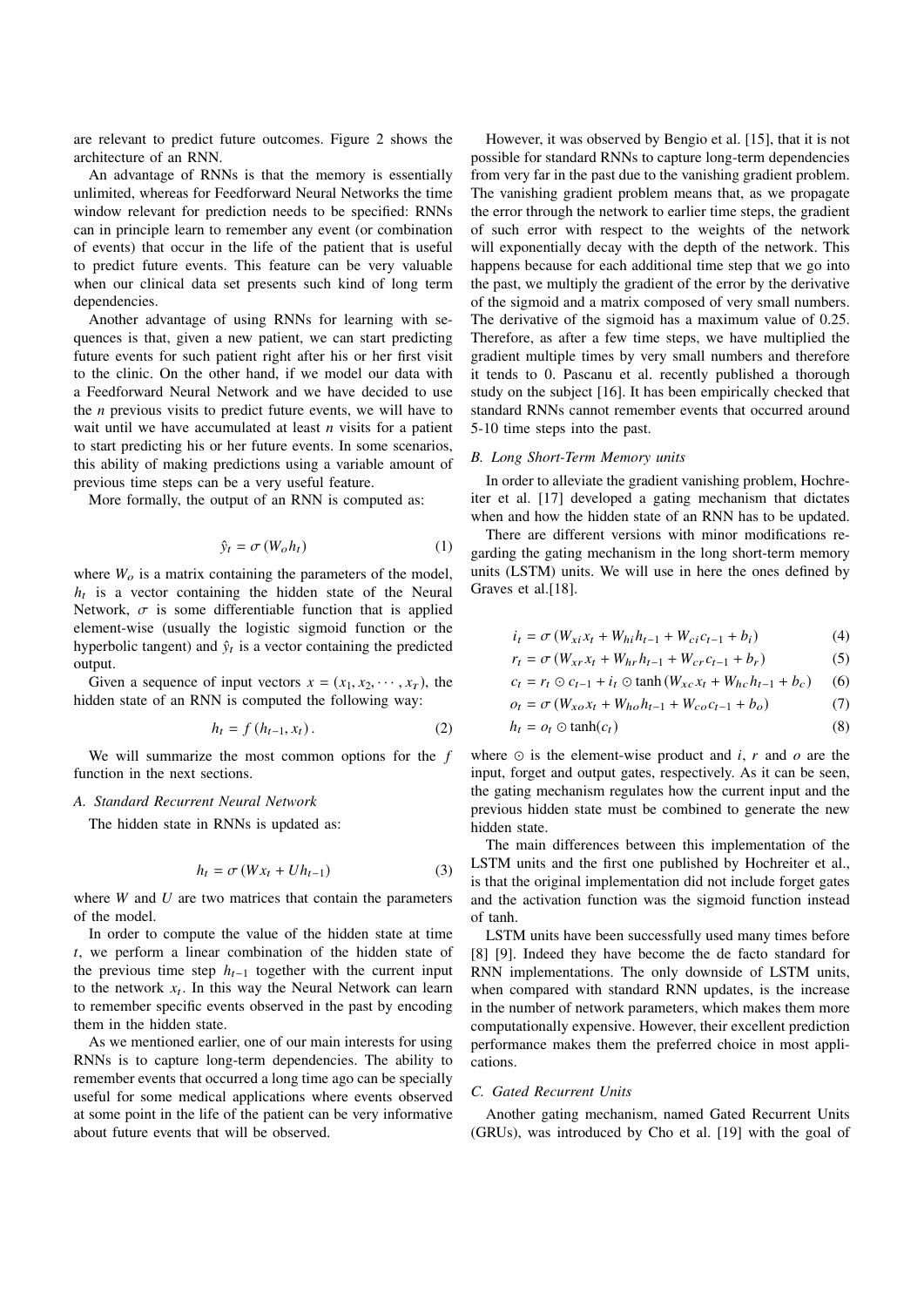

Fig. 2. Recurrent Neural Network.

making each recurrent unit to adaptively capture dependencies of different time scales. We follow the equations as defined by Chung et al. [20]:

$$
r_t = \sigma \left( W_r x_t + U_r h_{t-1} \right) \tag{9}
$$

$$
\tilde{h}_t = \tanh\left(Wx_t + U\left(r_t \odot h_{t-1}\right)\right) \tag{10}
$$

$$
z_t = \sigma \left( W_z x_t + U_z h_{t-1} \right) \tag{11}
$$

$$
h_t = (1 - z_t)h_{t-1} + z_t \tilde{h}_t \tag{12}
$$

where  $z$  and  $r$  are the update and reset gates respectively.

As it can be seen, GRUs are less complex than LSTM units, and experimentally in many cases perform better.

In [20], Chung et al. compare the performance provided by standard RNNs, LSTM units and GRU units, using multiple data sets. It was shown that GRU units outperform the other models in most cases.

#### *D. Combining RNNs with Static Data*

It often happens that Electronic Health Records (EHRs) contain both dynamic information (i.e. new data is recorded every time a patient visits the clinic or hospital) and static or slowly changing information (e.g. gender, blood type, age, etc.).

Therefore, we modified the RNN architecture to include static information of the patients, such as gender, blood type, cause of the kidney failure, etc. The modified architecture is depicted in Figure 3.

As it can be seen, we process the static information on an independent Feedforward Neural Network whereas we process the dynamic information with an RNN. Afterwards we concatenate the hidden states of both networks and provide this information to the output layer.

We feed our network with the latent representation of the inputs, as it is often done in Natural Language Processing [21] [13]. In this case we compute such latent representation applying a linear transformation to the raw input.

More formally, we first compute the latent representation of the input data as

$$
\tilde{x}_i^e = A\tilde{x}_i \tag{13}
$$

$$
x_{t,i}^e = Bx_{t,i} \tag{14}
$$

where  $\tilde{x}_i$  is a vector containing the static information for patient *i* being  $\tilde{x}_i^e$  its latent representation, and  $x_{t,i}$  is a vector containing the information recorded during the visit made by containing the information recorded during the visit made by patient *i* at time *t*, where  $x_{t,i}^e$  is its latent representation.

Then we compute the hidden state of the static part of the static part of the network as

$$
\tilde{h}_i = \tilde{f}(\tilde{x}_i^e) \tag{15}
$$

where we are currently using the input and hidden layers of a Feedforward Neural Network as  $\tilde{f}$ .

In order to compute the hidden state of the recurrent part of the network we update:

$$
h_{t,i} = f(x_{t,i}^e, h_{t-1,i})
$$
 (16)

where *f* can be any of the update functions explained above (standard RNN, LSTM or GRU).

Finally, we use both hidden states in order to predict our target:

$$
\hat{y}_{t,i} = g(\tilde{h}_i, h_{t,i}).
$$
\n(17)

In this work we concatenate  $\tilde{h}_i$  and  $h_{t,i}$ , and then the function g is computed as

$$
g = \sigma(W_o(\tilde{h}_i, h_{t,i}) + b). \tag{18}
$$

We derive a cost function based on the Bernoulli likelihood function, also known as Binary Cross Entropy, which has the form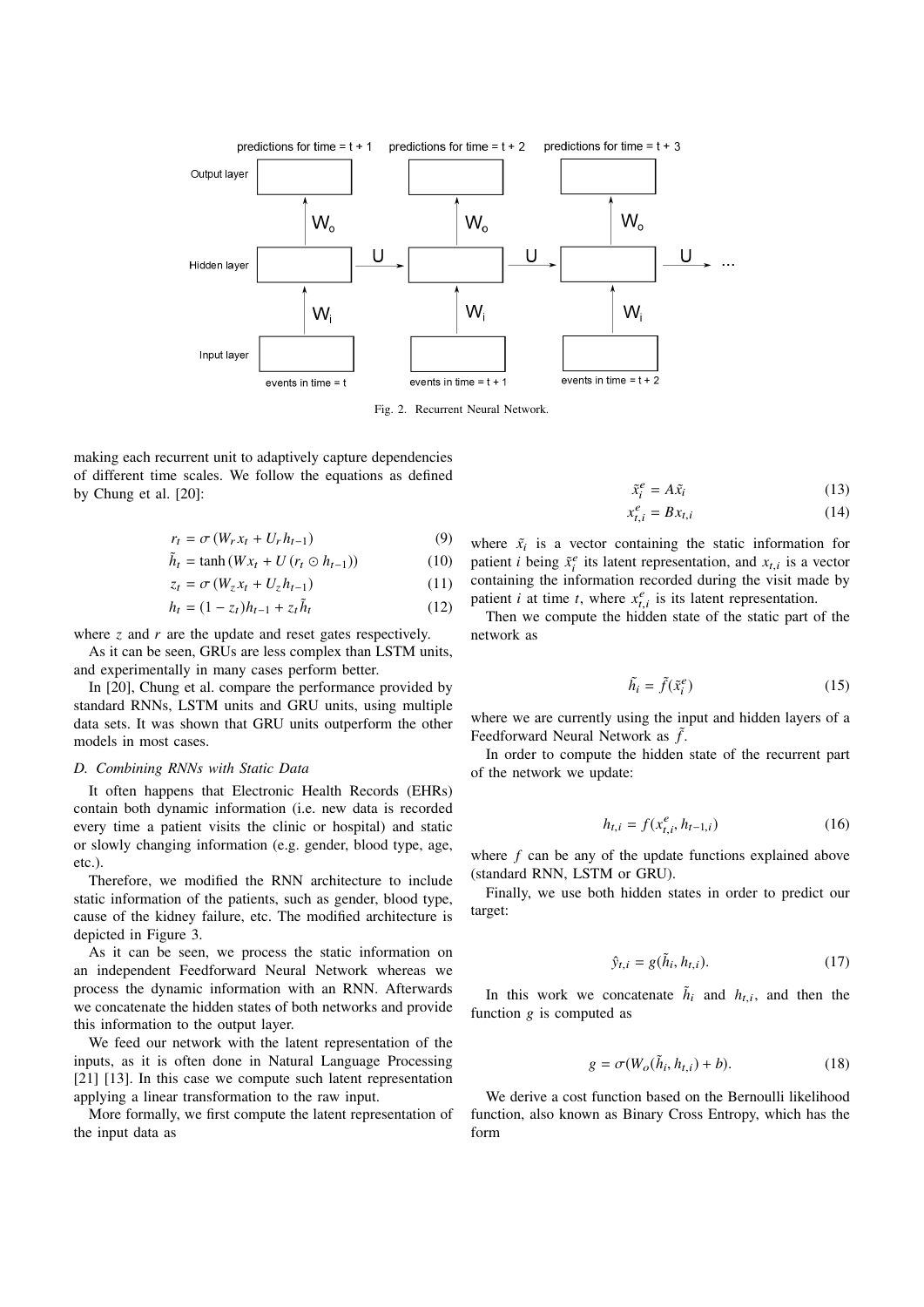

Fig. 3. Recurrent Neural Network with static information. i stands for the index of the patient.

cost
$$
(A, B, W, U) =
$$
  
\n
$$
\sum_{t, i \in \text{Tr}} -y_{t, i} \log(\hat{y}_{t, i}) - (1 - y_{t, i}) \log(1 - \hat{y}_{t, i}) \tag{19}
$$

where Tr stands for the training data set,  $y_{t,i}$  stands for the true target data and  $\hat{y}_{t,i}$  stands for the predicted data.

It is worth mentioning that we tried other architectures for combining static data with dynamic data using RNNs. For example we experimented with the approach of using an RNN to compute a latent representation of the whole history of the patient, in order to use such representation together with the latent representations of the last *n* visits as the inputs of a Feedforward Neural Network. We thought it could be an interesting approach since the network would put a higher attention on the most recent visits and would still have access to the full history of the patient. We also tried an attention mechanism similar to the ones shown in [8] [9], which also has the advantage of providing an interpretable model (i.e. it provides information about why a prediction was made). However none of these approaches was able to improve the performance of the models presented in this article.

#### V. EXPERIMENTS

## *A. Data Pre-processing and Experimental Setup*

We have three groups of variables in our data set: endpoints, prescribed medications and laboratory results. Both endpoints and prescribed medications are binary data. On the other hand, the laboratory results are a set of real numbers.

Not every possible laboratory measurement is performed each time a patient visits the clinic (e.g. some times a doctor may order to measure calcium if it is suspected that the patient might have low calcium, otherwise the doctor will not order such measurement). In order to deal with such missing data, we experimented with mean imputation and median imputation. Also, we experimented with both scaling and normalizing the data before inputting it to the Neural Network.

It turned out that encoding the laboratory measurements in a binary way by representing each of them as three event types as in [6], i.e., LabValueHigh, LabValueNormal and LabValueLow, provided a better predictive performance than the approach of doing mean or median imputation and normalizing or scaling the data. This improvement was around 5% for the area under the ROC curve score and 3% for the area under the precision-recall curve score. In order to encode the laboratory measurements into High, Normal and Low values, we calculated the mean and standard deviation for each of them. Then, measurements greater than the mean plus the standard deviation were encoded as high, values below the mean minus the standard deviation were encoded as low, and values in between were encoded as normal. If a certain measurement was not done, its corresponding three events are all set to 0, which removes the need of imputing missing data. We believe that this improved performance provided by the discretization of the inputs, is due to the increase in the number parameters of the model and due to the fact that with this strategy we remove the need of doing data imputation, which can add a significant noise to the data set.

The final aspect of the pre-processed data that we will use as input for our models can be found in Figure 4, where each row represents a visit to the clinic. The target data (i.e. the data we want to predict) will be a matrix that contains a row composed of 6 binary variables for each row on the input matrix. This 6 binary variables specify which of the 3 endpoints (if any) occurred 6 and 12 months after each visit. The possible endpoints are: kidney rejection, kidney loss and death of the patient.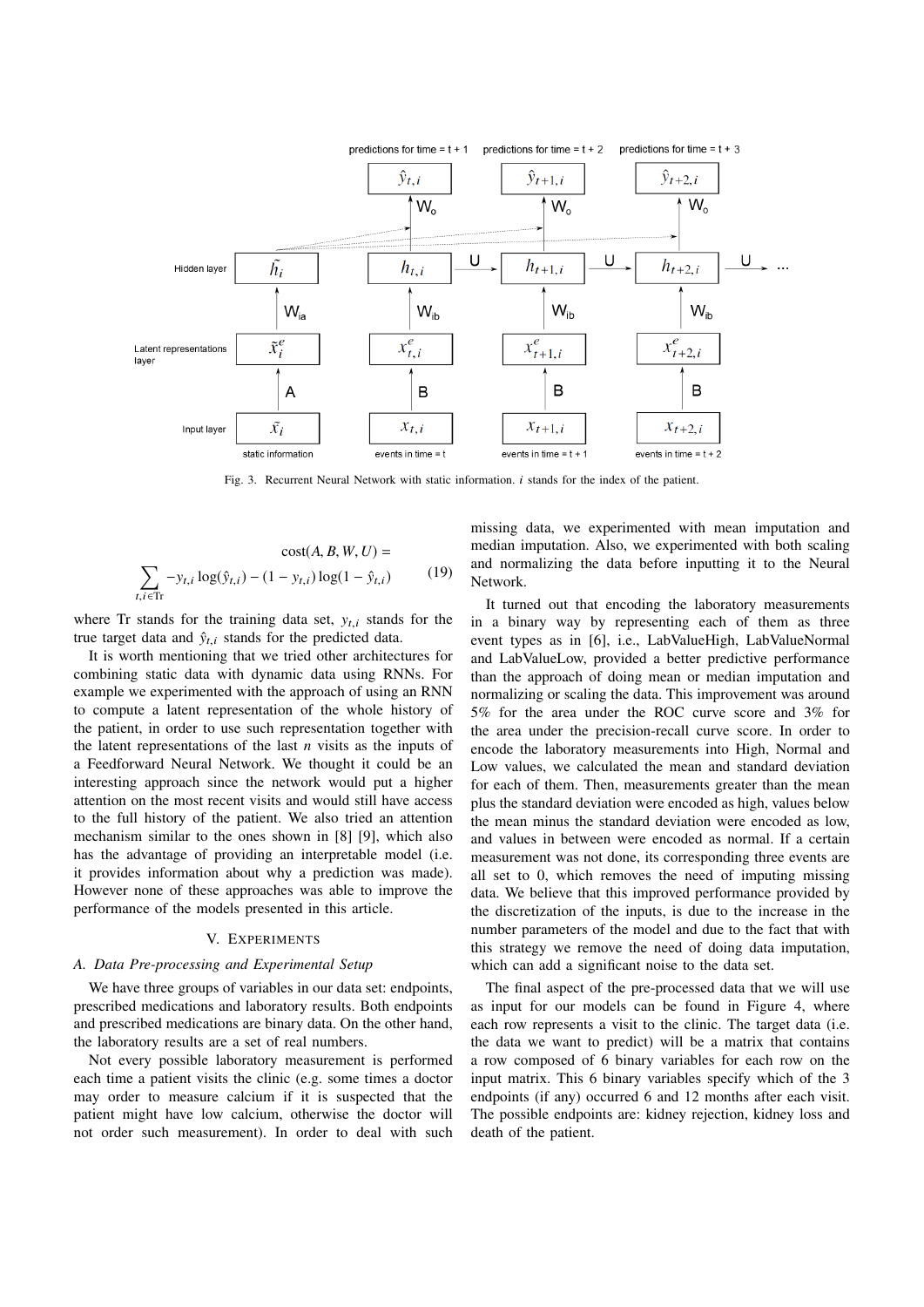

Fig. 4. Sample of pre-processed data that we use as input for our models. Each row represents a visit to the clinic.

Another option for performing this binary encoding would be to somehow normalize the measured values using demographic data of each patient (e.g. gender, age, weight) or to use normal and limit values according to the medical literature. We will explore those options in future work.

In this article we consider events from the data set that occurred on the year 2005 and onwards due to the improvement of the data quality from that year on. After cleaning the data the total number of patients is 2061, which in total have made 193111 visits to the clinic. The density of end-points (target matrix) is 7.3%, and 38.4% of the patients have suffered at least one end-point event.

The dynamic information that is generated on each visit to the clinic is composed of 1061 medications that can be prescribed and 1835 substances that can be measured in the laboratory. Thus, given that we encode each laboratory measurement into three binary variables as explained earlier, the dynamic information is composed of a total of 6566 variables. On the other hand, the static information is composed of 342 features that remain constant for each patient.

The model contains several hyperparameters that need to be optimized. The most relevant ones are the rank of the latent representations, the number of hidden units in the Neural Network, the learning rate and the dropout regularization parameter [7]. Besides we will test our models with two optimization algorithms, which are Adagrad [22] and RMSProp [23].

In order to fit these hyperparameters, we randomly split the data into three subsets: 60% of the patients were assigned to the training set, 20% of the patients were assigned to the validation set and another 20% to the test set. Under this configuration, we evaluate the performance of the model by predicting the future events of patients that the model has never seen before, and therefore increasing the difficulty of the task.

When comparing the performance of these models, we report for each model the mean area under the Precision-Recall curve (AUPRC) and mean area under Receiver Operating Characteristics curve (AUROC) together with their associated standard errors after repeating each experiment five times with different random splits of the data. We made sure that these

five random splits were identical for each model.

It is worth noting that in use cases where the target event we want to predict is very infrequent, and where we are more interested in knowing when such event is going to happen (as opposed to when it is not going to happen), then the AUPRC is a more interesting score to evaluate the quality of the predictions than the AUROC. This is because getting high sensitivity and specificity can be fairly easy in these problems. However, obtaining a high precision in the predictions is a very hard challenge. Indeed, we will show in the next section how making random predictions provides a very low AUPRC, much lower than the AUROC for random predictions. Therefore, the most interesting score to compare the models presented in this work is the AUPRC.

We will also report results on the Logistic Regression, since it provided the second best performance in the task of predicting sequences of clinical data in [6].

# *B. Results*

Table I shows the results of predicting endpoints without considering different types of them (i.e. we concatenate all the predictions of the set and evaluate all of them together). "GRU + static", "LSTM + static" and "RNN + static" stand for the architectures presented in this paper that combine an RNN with static information. TLE stands for the Temporal Latent Embeddings model [6]. Random stands for the scores obtained when doing random predictions.

We can see how the recurrent models outperform the other models both in the AUROC score and AUPRC score. The best performance is achieved by the GRUs with an AUPRC of 0.345 and an AUROC of 0.833. The AUPRC scores are pretty low compared to its maximum possible value (i.e. 1), but are fairly good compared to the random baseline of 0.073, which is that low due to the high sparsity of the data.

Since we repeated the experiment five times with different splits of the data, we have slight variations on the configuration of the winning model. However, the most repeated configuration was composed of 100 hidden units, a rank size of 50 for the latent representation, a dropout rate of 0.1, a learning rate of 0.1 and the Adagrad optimization algorithm.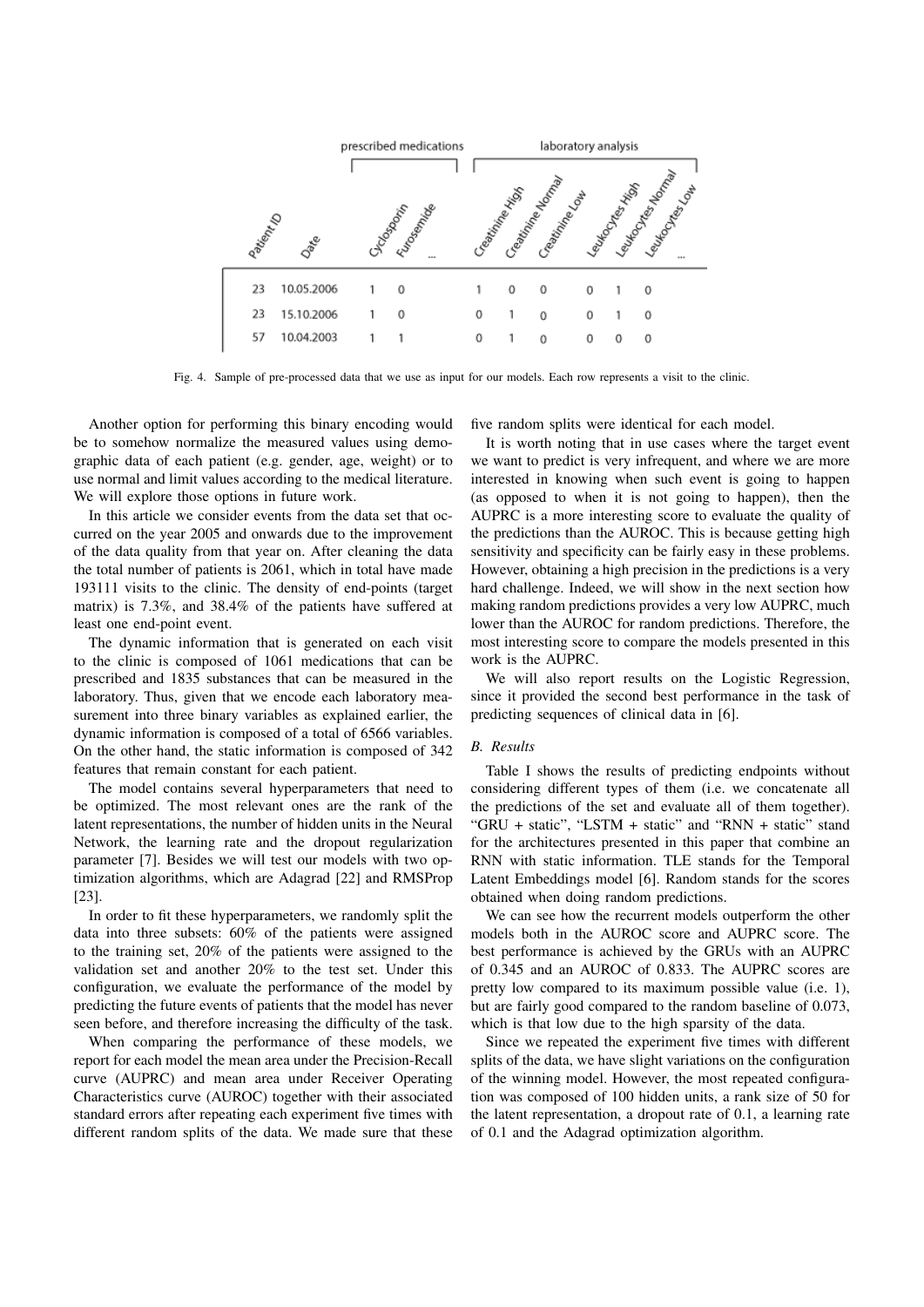TABLE I SCORES FOR ENDPOINT PREDICTION. AUPRC STANDS FOR AREA UNDER PRECISION-RECALL CURVE. AUROC STANDS FOR AREA UNDER ROC **CURVE** 

|                     | <b>AUPRC</b>      | <b>AUROC</b>      |
|---------------------|-------------------|-------------------|
| $GRU + static$      | $0.345 \pm 0.013$ | $0.833 + 0.006$   |
| $LSTM + static$     | $0.330 \pm 0.014$ | $0.826 \pm 0.006$ |
| $RNN + static$      | $0.319 \pm 0.012$ | $0.822 \pm 0.006$ |
| TLE.                | $0.313 \pm 0.010$ | $0.821 + 0.005$   |
| Logistic Regression | $0.299 \pm 0.009$ | $0.808 + 0.005$   |
| Random              | $0.073 \pm 0.002$ | 0.5               |

In Table II we show the performance achieved for each specific endpoint. It can be seen how the it gets the best score for predicting the death of a patient whereas it obtains the worse AUPRC in the task of predicting kidney loss within the next 6 months.

TABLE II GRU + STATIC SCORES FOR ENDPOINT PREDICTION. AUPRC STANDS FOR AREA UNDER PRECISION-RECALL CURVE. AUROC STANDS FOR AREA UNDER ROC CURVE.

|                     | <b>AUPRC</b>      | <b>AUROC</b>      |
|---------------------|-------------------|-------------------|
| Rejection 6 months  | $0.234 \pm 0.010$ | $0.778 \pm 0.006$ |
| Rejection 12 months | $0.279 \pm 0.014$ | $0.768 \pm 0.009$ |
| Loss 6 months       | $0.167 \pm 0.017$ | $0.821 \pm 0.009$ |
| Loss 12 months      | $0.223 \pm 0.019$ | $0.814 \pm 0.009$ |
| Death 6 months      | $0.467 \pm 0.018$ | $0.890 \pm 0.004$ |
| Death 12 months     | $0.465 \pm 0.020$ | $0.861 \pm 0.004$ |

#### *C. Additional experiments*

As we mentioned earlier, the Temporal Latent Embeddings model outperformed the baselines presented in [6] for the task of predicting the events that will be observed for each patient in his or her next visit to the clinic (i.e. which laboratory analyses will be made next, which results will be obtained in such analyses and what medications will be prescribed next). However none of those baselines were based on RNNs.

Thus we reproduced the experiments presented in [6] including the models based on RNNs introduced in this article. Table III shows the result of such experiment, where we can appreciate that the Temporal Latent Embeddings model still provides better scores than the other models. We also included in Table III an entry named "Static embeddings" which corresponds to the predictions made with a Feedforward Neural Network using just the static information of each patient. We hypothesize that the reason that Temporal Latent Embeddings model provides the best performance is due to the lack of complex long term dependencies that are relevant for this task. Thus it would be an advantage to use a model that puts all the attention on the most recent events in situations where all the relevant information to predict the target was recorded during the previous *n* visits.

TABLE III SCORES FOR NEXT VISIT PREDICTION. AUPRC STANDS FOR AREA UNDER PRECISION-RECALL CURVE. AUROC STANDS FOR AREA UNDER ROC CURVE.

|                   | AUPRC              | <b>AUROC</b>       |  |
|-------------------|--------------------|--------------------|--|
| TLE.              | $0.584 + 0.0011$   | $0.978 \pm 0.0001$ |  |
| $LSTM + static$   | $0.571 + 0.0048$   | $0.975 + 0.0002$   |  |
| $GRU + static$    | $0.566 \pm 0.0034$ | $0.975 + 0.0002$   |  |
| Static embeddings | $0.487 + 0.0016$   | $0.974 + 0.0002$   |  |
| Random            | $0.011 \pm 0.0001$ | 0.5                |  |

### VI. CONCLUSION

We developed and compared novel algorithms based on RNNs that are capable of combining both static and dynamic clinical variables, in order to solve the task of predicting endpoints on patients that underwent a kidney transplantation. This is an application that will provide critical information to physicians and will support them to make better decisions.

We found that an RNN with GRUs combined with a Feedforward Neural Network provides the best score for this task.

We also compared these recurrent models with other models for the task of predicting future medications and laboratory results. We found that for such use case the RNNs do not outperform a model based on a Feedforward Neural Network. We hypothesize that this is due to the lack of complex long term dependencies in the data that are relevant for this task, and therefore it is an advantage to use a model that puts all the attention to the most recent events.

We also found that binary encoding input variables that are composed of real numbers provides a better performance than normalizing the input data and performing imputation to deal with missing data.

## VII. FUTURE WORK

We explained the gradient vanishing problem in Section IV, and later showed how LSTM and GRU units solve this problem. Interestingly, Deep Feedforward Neural Networks also suffer from this problem, also due to the several multiplications by the derivative of the sigmoid (or hyperbolic tangent) function that are accumulated in the first layers of the network. Recently there have been some efforts to solve this problem with a gating mechanism [24], similar to what is done in RNNs. However, the most common solution to solve this problem in Feedforward Neural Networks is to use Rectified Linear Units [25], whose derivative is 1 for positive input values, and therefore mitigate the gradient vanishing problem. It turns out that there have been also efforts to train standard RNNs with Rectified Linear Units in order to prevent the gradient vanishing problem, without the extra computational cost of the gating mechanisms. The results of this approach seems promising and we will add this option to our benchmark, as part of future work.

The key feature of a Clinical Decision Support System is its ability to consider as much patient information as possible and